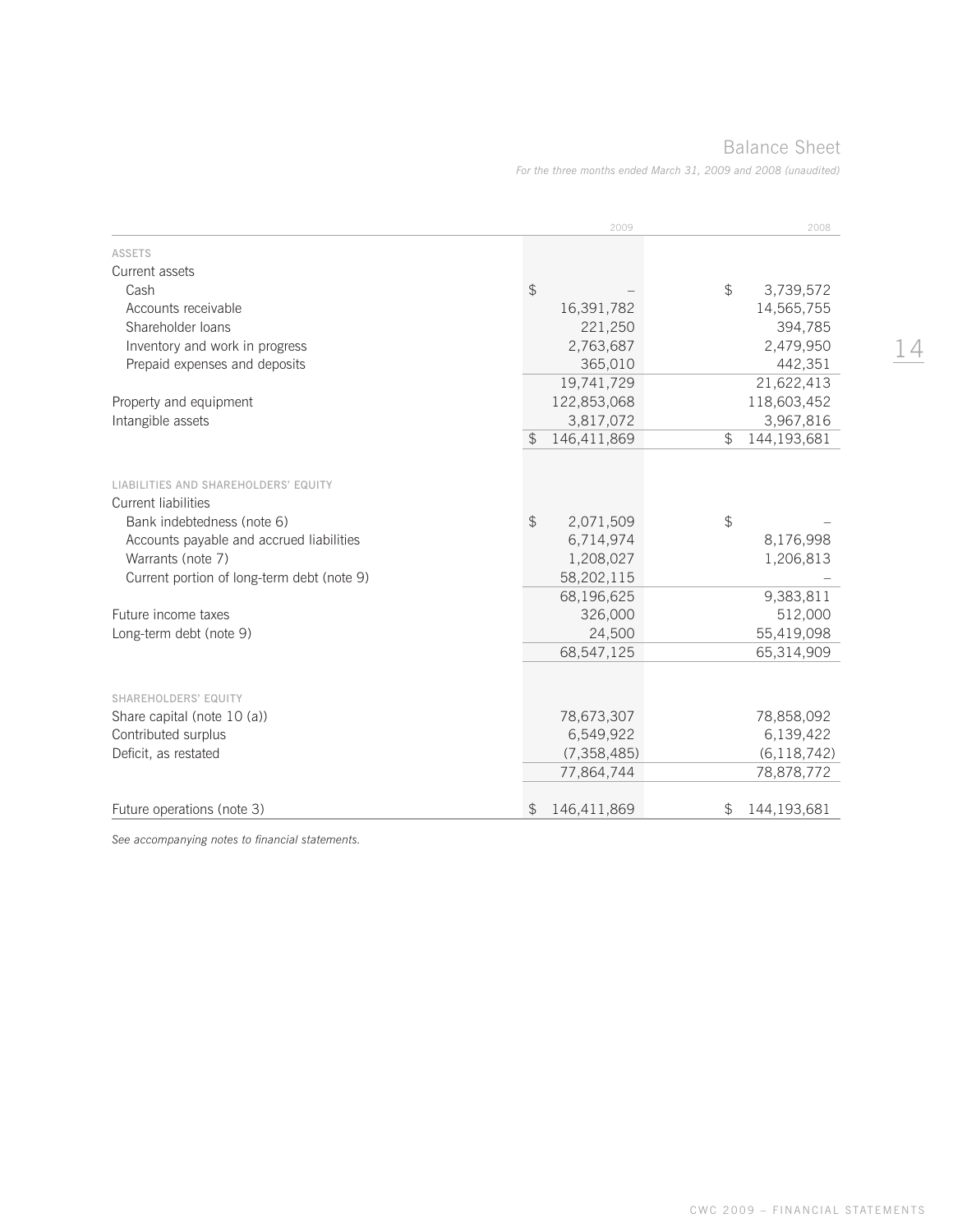# Statements of Income (Loss), Comprehensive Income (Loss) and Deficit

*For the three months ended March 31, 2009 and 2008 (unaudited)*

|                                                   |               | 2009          |       | 2008<br>(Restated - Note 8) |
|---------------------------------------------------|---------------|---------------|-------|-----------------------------|
| <b>REVENUE</b>                                    | $\mathcal{L}$ | 19,036,614    | \$    | 24,585,337                  |
| <b>EXPENSES</b>                                   |               |               |       |                             |
| Operating expenses                                |               | 12,969,545    |       | 14,790,340                  |
| General and administrative                        |               | 3,074,609     |       | 2,731,840                   |
| Stock based compensation                          |               | 254,752       |       | 183,804                     |
| Interest                                          |               | 1,364,496     |       | 1,323,355                   |
| Depreciation                                      |               | 2,648,211     |       | 3,342,422                   |
| Amortization                                      |               | 150,744       |       | 150,744                     |
|                                                   |               | 20,462,357    |       | 22,522,505                  |
| NET INCOME (LOSS) BEFORE TAXES                    |               | (1, 425, 743) |       | 2,062,832                   |
| <b>INCOME TAXES</b>                               |               |               |       |                             |
| Future (recovery)                                 |               | (186,000)     |       | 314,500                     |
|                                                   |               | (186,000)     |       | 314,500                     |
|                                                   |               |               |       |                             |
| NET INCOME (LOSS) AND COMPREHENSIVE INCOME (LOSS) |               | (1, 239, 743) |       | 1,748,332                   |
| DEFICIT, BEGINNING OF PERIOD, AS RESTATED         |               | (6, 118, 742) |       | (4,060,326)                 |
| DEFICIT, END OF PERIOD                            | $\sqrt{2}$    | (7, 358, 485) | $\Im$ | (2,311,994)                 |
|                                                   |               |               |       |                             |
| NET INCOME (LOSS) PER SHARE (note 10 (b))         |               |               |       |                             |
| Basic and diluted earnings (loss) per share       | \$            | (0.05)        | \$    | 0.06                        |

*See accompanying notes to financial statements.*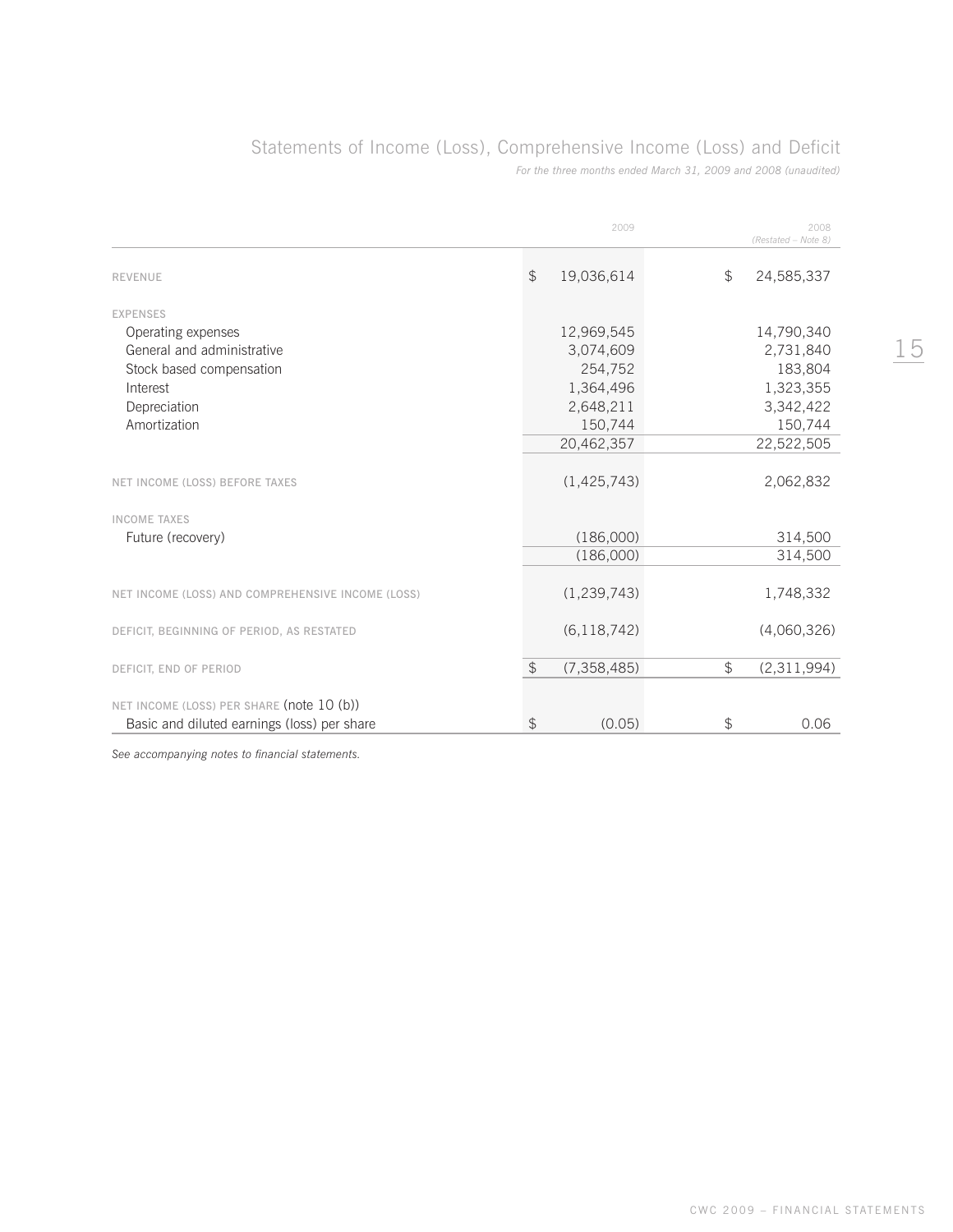# Statement of Cash Flows

*For the three months ended March 31, 2009 and March 31, 2008 (unaudited)*

|                                                | 2009                           | 2008<br>(Restated - Note 8) |
|------------------------------------------------|--------------------------------|-----------------------------|
| CASH PROVIDED BY (USED IN):                    |                                |                             |
| OPERATING:                                     |                                |                             |
| Net Income (loss)                              | $\mathcal{L}$<br>(1, 239, 743) | \$<br>1,748,332             |
| Items not affecting cash:                      |                                |                             |
| Stock based compensation                       | 254,752                        | 183,804                     |
| Interest on shareholder loans                  | (1,355)                        | (2,034)                     |
| Accretion of debt financing costs and warrants | 540,247                        | 432,062                     |
| Loss (gain) on disposal of assets              | 4,602                          | (14,095)                    |
| Future income tax (reduction)                  | (186,000)                      | 314,500                     |
| Depreciation and amortization                  | 2,798,955                      | 3,493,166                   |
|                                                | 2,171,458                      | 6,155,735                   |
| Change in non-cash working capital             | (3, 351, 073)                  | (12, 823, 276)              |
|                                                | (1, 179, 615)                  | (6,667,541)                 |
| INVESTING:                                     |                                |                             |
| Purchase of property and equipment             | (6,929,429)                    | (15, 542, 589)              |
| Proceeds on sale of assets                     | 27,000                         | 14,095                      |
| Decrease in restricted cash                    |                                | 395,000                     |
|                                                | (6,902,429)                    | (15, 133, 494)              |
|                                                |                                |                             |
| FINANCING:                                     |                                |                             |
| Issue of long-term debt                        | 2,300,000                      | 19,500,000                  |
| Increase in bank indebtedness                  | 2,071,509                      | 458,334                     |
| Transaction costs                              |                                | (306)                       |
| Repurchase of common shares (note 10 (a))      | (29, 037)                      | (27, 027)                   |
|                                                | 4,342,472                      | 19,931,001                  |
|                                                |                                |                             |
| INCREASE (DECREASE) IN CASH                    | (3,739,572)                    | (1,870,034)                 |
| CASH, BEGINNING OF PERIOD                      | 3,739,572                      | 1,870,034                   |
| CASH, END OF PERIOD                            | $\mathcal{L}$                  | $\mathcal{L}$               |
| Supplementary Information:                     |                                |                             |
| Interest paid                                  | \$<br>776,918                  | \$<br>907,630               |
| Interest received                              | 5,157                          | 14,304                      |

*See accompanying notes to financial statements.*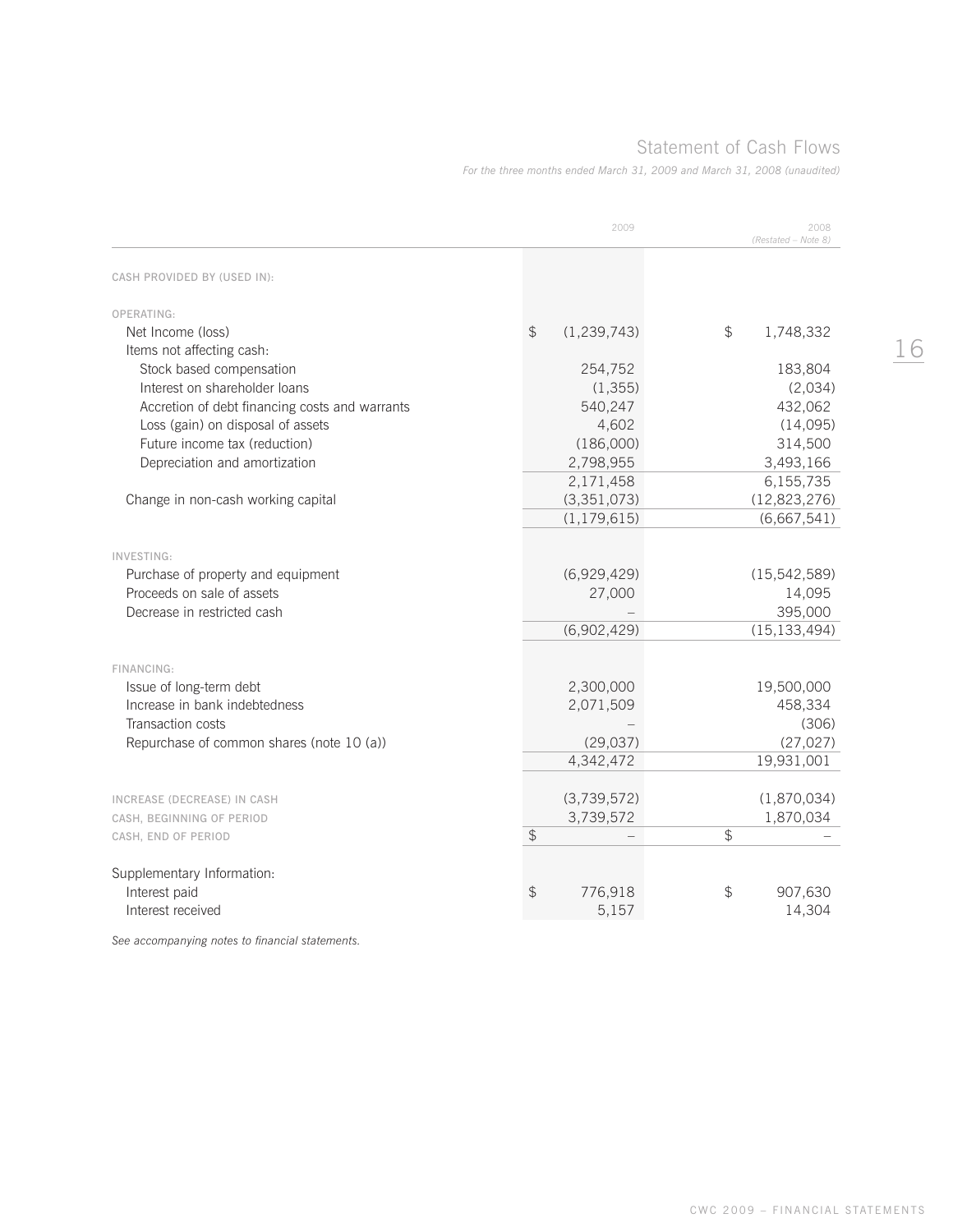## Notes to the Financial Statements

*For the three months ended March 31, 2009 and 2008 (unaudited)*

#### 1. Description of Business:

 Central Alberta Well Services Corp. (CWC) is an oilfield services company providing production services to oil and gas exploration and development companies throughout the Western Canadian Sedimentary Basin.

#### 2. Basis of Presentation:

 The financial statements have been prepared in accordance with Canadian generally accepted accounting principles ("GAAP"). These interim financial statements follow the same accounting policies as the most recent annual financial statements except as described in Note 5. Not all disclosures required by GAAP for annual financial statements are presented in these interim financial statements. The interim financial statements should be read in conjunction with the most recent annual financial statements.

Certain prior period amounts have been reclassified to conform to the current period's presentation.

#### 3. Future Operations:

 The Company currently has a debt facility to a maximum of \$60 million due on January 26, 2010. As at March 31, 2009, the full amount of \$60 million was drawn. Recent market events, including disruptions in credit markets and the deterioration of global economic conditions have resulted in significant declines in commodity prices. This has impacted the Company through lower than anticipated utilizations, which has impaired the Company's ability to generate cash flows from operations sufficient to settle the obligation or reduce it to a lower amount more likely to be re-financed. In addition, the operating line the Company entered into ceases to be committed in November of 2009. As at March 31, 2009, \$2.1 million is outstanding on the line. The Company anticipates that it will be in breach of covenants on both facilities throughout most of 2009. As a result, a waiver was obtained from the lender of the term facility until June, 2009. The lender of the operating line of credit provided a waiver for the period ended March 31, 2009, and is working with the Company to revise the covenants until November of 2009. Given the reduced access to credit and equity markets in the current economic environment there can be no assurance that these facilities will be re-negotiated or replaced with alternate facilities on terms suitable to the Company. To help manage liquidity, management has postponed delivery of the final two rigs and related support equipment under the capital build program and postponed all other capital expenditures approved under the 2009 capital budget until market conditions improve. Further declines in commodity prices could adversely affect management's ability to refinance or re-negotiate the facilities and settle their obligations.

 These financial statements have been prepared on the assumption that the Company will be able to renew or refinance its term debt facilities. They do not reflect any adjustments that may be necessary to assets and liabilities should the Company not be successful in refinancing or renewing its term debt or the lender exercises its rights under its credit facilities.

#### 4. Seasonality of Operations:

 The Company's operations are located in Western Canada. The ability to move heavy equipment safely and efficiently in Western Canadian oil and natural gas fields is dependent on weather conditions. Activity levels during the first quarter are typically the most robust as the frost creates a stable ground mass that allows for easy access to well sites and easier service rig movement. The second quarter is traditionally the slowest due to road bans during spring break-up. When winter's frost leaves the ground, it renders many secondary roads incapable of supporting the weight of heavy equipment until they have thoroughly dried out. Road bans during this time restrict service rig and support equipment access to well sites. The third quarter has more activity as the summer months are typically drier than the second quarter. The fourth quarter is again quite active as winter temperatures freeze the ground once more maximizing site access. However, there may be temporary halts to operations in extreme cold weather when the temperature falls below -35C.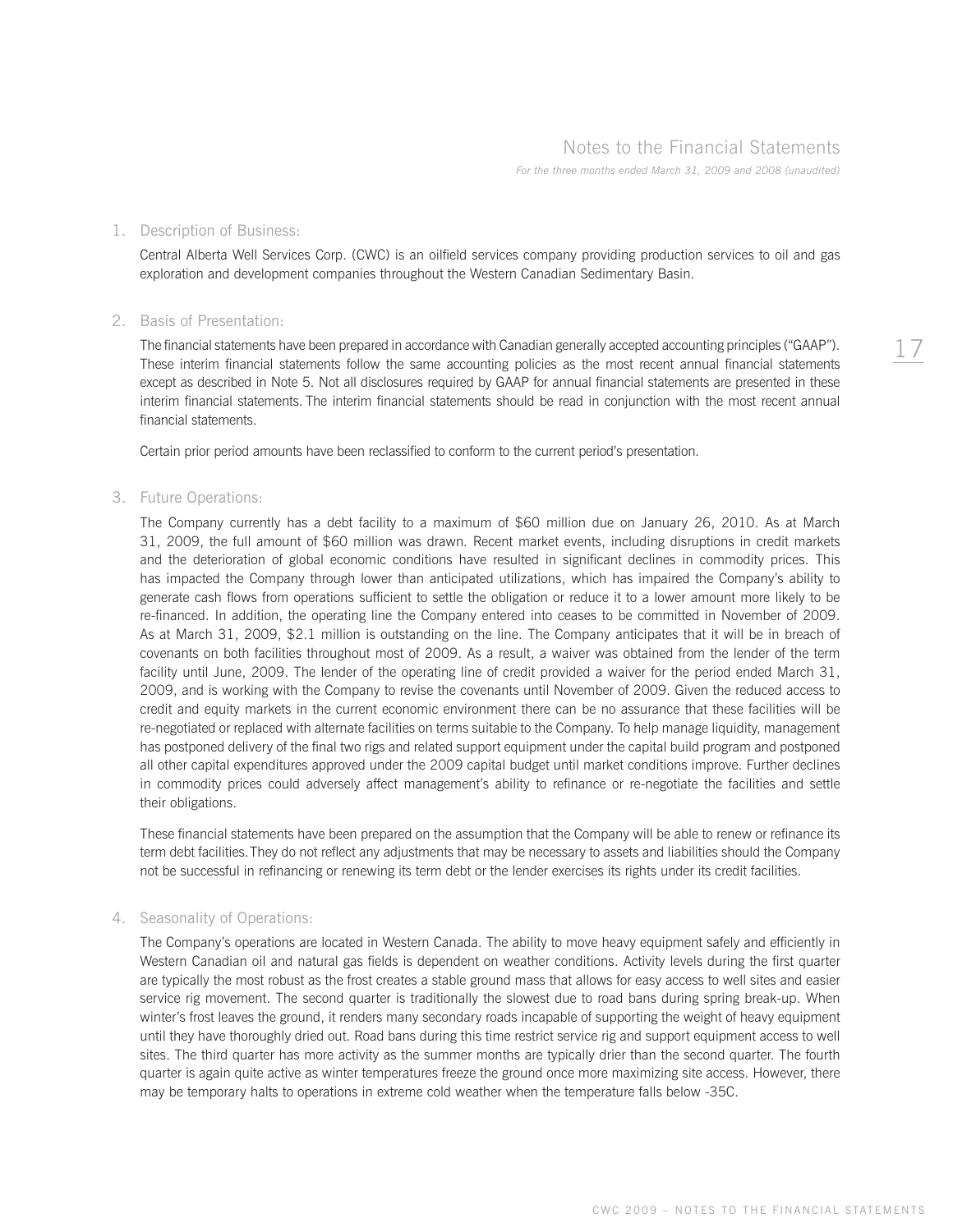## Notes to the Financial Statements

*For the three months ended March 31, 2009 and 2008 (unaudited)*

#### 5. Changes in Accounting Policy:

 In February 2008, the Canadian Institute of Chartered Accountants issued Section 3064 "Goodwill and Intangible Assets", replacing Section 3062, "Goodwill and other intangible assets". The new section establishes standards for the recognition, measurement, presentation and disclosure of goodwill and intangible assets. The new standard is applicable to the Company as of January 1, 2009. The new standard did not have a material impact on the Company's financial statements as at March 31, 2009.

#### 6. Bank Indebtedness:

 The Company has available a line of credit to a maximum of \$15 million, marginalized based on trade accounts receivable, at an interest rate ranging from bank prime plus 1.25% to bank prime plus 2.00%. As at March 31, 2009, the amount available under the line was \$9.2 million. This facility expires in November of 2009. As at March 31, 2009, \$2.1 million was drawn. A General Security agreement providing security interest against accounts receivable and second fixed charge over equipment has been provided as security for the line of credit.

#### 7. Warrants:

 As part of the \$60 million long-term credit facility entered into in January 2007, approximately 12.1 million common share purchase warrants were issued by the Company to the lender, exercisable into common shares of the Company at a price of \$0.825 per share, expiring in January 2010. The Company agreed to redeem any unexercised warrants that remain outstanding on the warrant expiry date at a price of \$0.10 per warrant. In July 2007, the Company consolidated both Class A and Class B shares by issuing one (1) share for every four (4) outstanding. The warrants were consolidated as well, resulting in 3,030,303 common share purchase warrants exercisable into common shares at a price of \$3.30 per share, with any unexercised warrants at the warrant expiry date to be redeemed at \$0.40 per warrant. The warrants have been classified as a liability in accordance with Section 3855, "Financial Instruments – Recognition and Measurement". The fair value of the liability has been calculated utilizing an approximation of the bi-nomial lattice model.

#### 8. Restatement:

 During the year ended December 31, 2008, the Company revised the accounting for warrants disclosed in note 7. The warrants contain a cash settlement provision or "put", thereby requiring classification as a financial liability in accordance with Section 3855 "Financial Instruments – Recognition and Measurement". The fair value of the warrants was recalculated utilizing an approximation of the bi-nomial lattice model and prior periods have been restated to reflect this change. The effect of the restatement on the three months ended March 31, 2008 is as follows:

| THREE MONTHS ENDED MARCH 31, 2008 |               | PREVIOUSLY REPORTED | ADJUSTMENTS     |              | <b>RESTATED</b> |
|-----------------------------------|---------------|---------------------|-----------------|--------------|-----------------|
| Interest expense                  | \$            | 1,300,828           | \$<br>22.527    |              | 1,323,355       |
| Net Income                        | \$            | 1,770,859           | \$<br>(22.527)  |              | 1,748,332       |
| Deficit                           | \$            | (3,570,653)         | \$<br>1,258,659 | \$           | (2,311,994)     |
| Current liabilites                | \$            | 7.347.201           | \$<br>1,343,991 | \$           | 8,691,192       |
| Long-term debt                    | \$            | 49,362,889          | \$<br>(190.529) | $\mathbb{S}$ | 49,172,360      |
| Equity                            | $\mathcal{F}$ | 83,843,830          | (1, 153, 462)   |              | \$82,690,368    |
| <b>EPS</b>                        | \$            | 0.06                | \$<br>(0.00)    | \$           | 0.06            |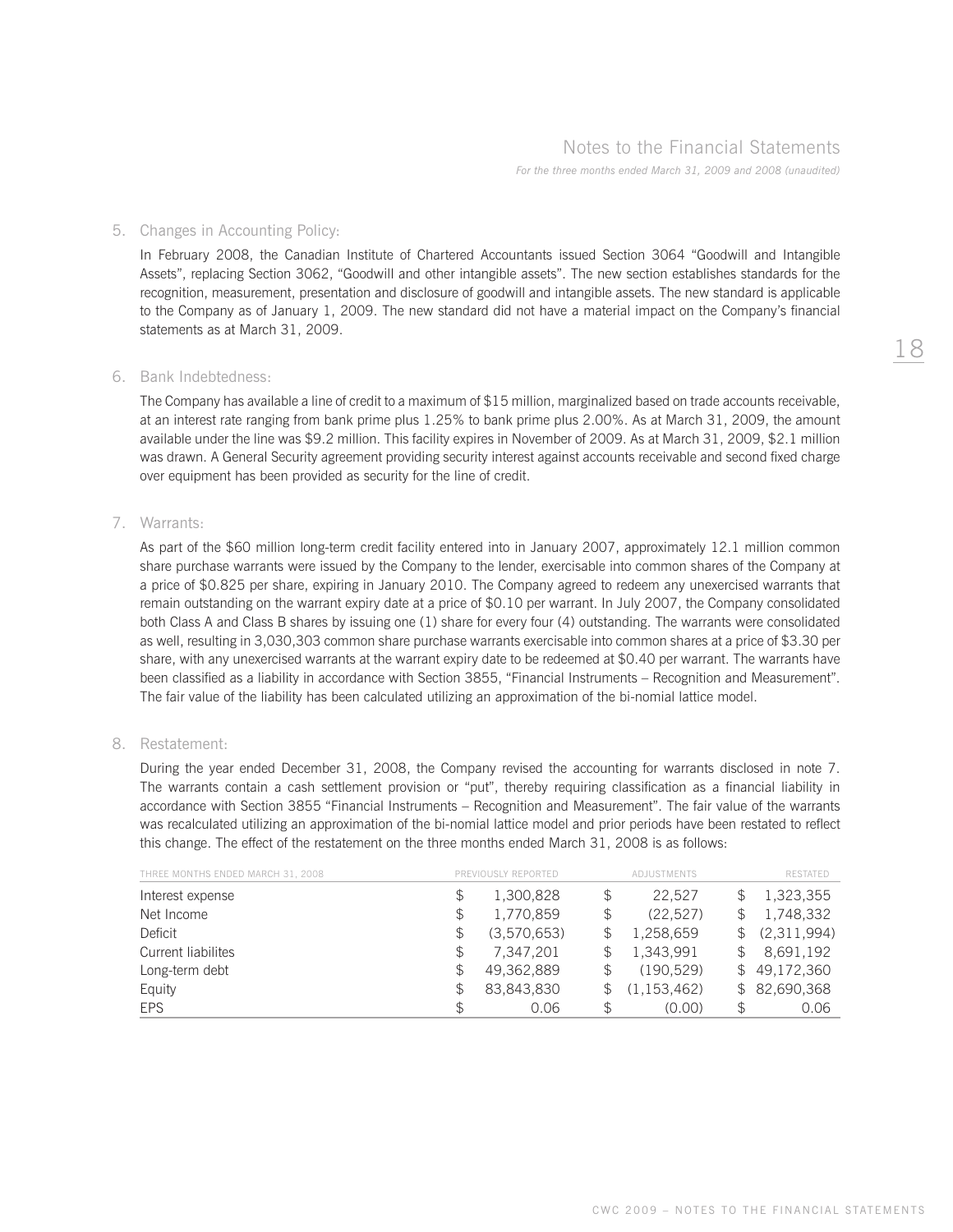# Notes to the Financial Statements

*For the three months ended March 31, 2009 and 2008 (unaudited)*

|                                                                                                          |              | MARCH 31<br>2009 |               | DECEMBER 31<br>2008 |
|----------------------------------------------------------------------------------------------------------|--------------|------------------|---------------|---------------------|
| Credit facility for \$60 million at interest rate of bank prime plus                                     |              |                  |               |                     |
| 2.75%, maturing on January 25, 2010. Monthly repayments of                                               |              |                  |               |                     |
| interest only, secured by a first charge on equipment and a general<br>security agreement on all assets. | $\mathbb{S}$ | 60,000,000       |               | \$57,700,000        |
| Unsecured, interest-free loan from Government of Canada related                                          |              |                  |               |                     |
| to a patent and repayable upon commercial application of the patent.                                     |              | 24,500           |               | 24,500              |
| Total debt                                                                                               | SS.          | 60,024,500       |               | \$57,724,500        |
| Less:                                                                                                    |              |                  |               |                     |
| Transaction costs relating to the \$60 million term facility                                             |              | (946, 648)       |               | (1,214,676)         |
| Cost of 3,030,303 warrants relating to the \$60 million term facility                                    |              | (851, 237)       |               | (1,090,726)         |
| Current portion                                                                                          |              | (58, 202, 115)   |               |                     |
|                                                                                                          |              |                  |               |                     |
|                                                                                                          |              | 24,500           | $\mathcal{S}$ | 55.419.098          |

### 9. Long-term Debt:

At March, 2009, estimated principal repayments for each of the next five years are as follows:

| 2010       | \$60,000,000             |
|------------|--------------------------|
| 2011       | $\overline{\phantom{m}}$ |
| 2012       | $\overline{\phantom{0}}$ |
| 2013       | $\overline{\phantom{0}}$ |
| 2014       | $\overline{\phantom{0}}$ |
| Thereafter | 24,500                   |
|            | 60,024,500<br>\$         |

### 10. Share Capital:

#### a) Authorized:

Unlimited number of Class A and Class B common shares

#### Issued:

| CLASS A                          | <b>NUMBER</b> | AMOUNT       |
|----------------------------------|---------------|--------------|
| Balance at January 1, 2008       | 21,733,730    | \$63,480,129 |
| Repurchase of common shares      | (636, 400)    | (1,851,924)  |
| Share transfer to Class B shares | (450.000)     | (1,260,000)  |
| Balance at December 31, 2008     | 20.647.330    | \$60.368.205 |
| Balance at January 1, 2009       | 20,647,330    | \$60,368,205 |
| Repurchase of shares             | (63,500)      | (184, 785)   |
| Share transfer to Class B shares | (350,000)     | (980,000)    |
| Balance at March 31, 2009        | 20,233,830    | \$59,203,420 |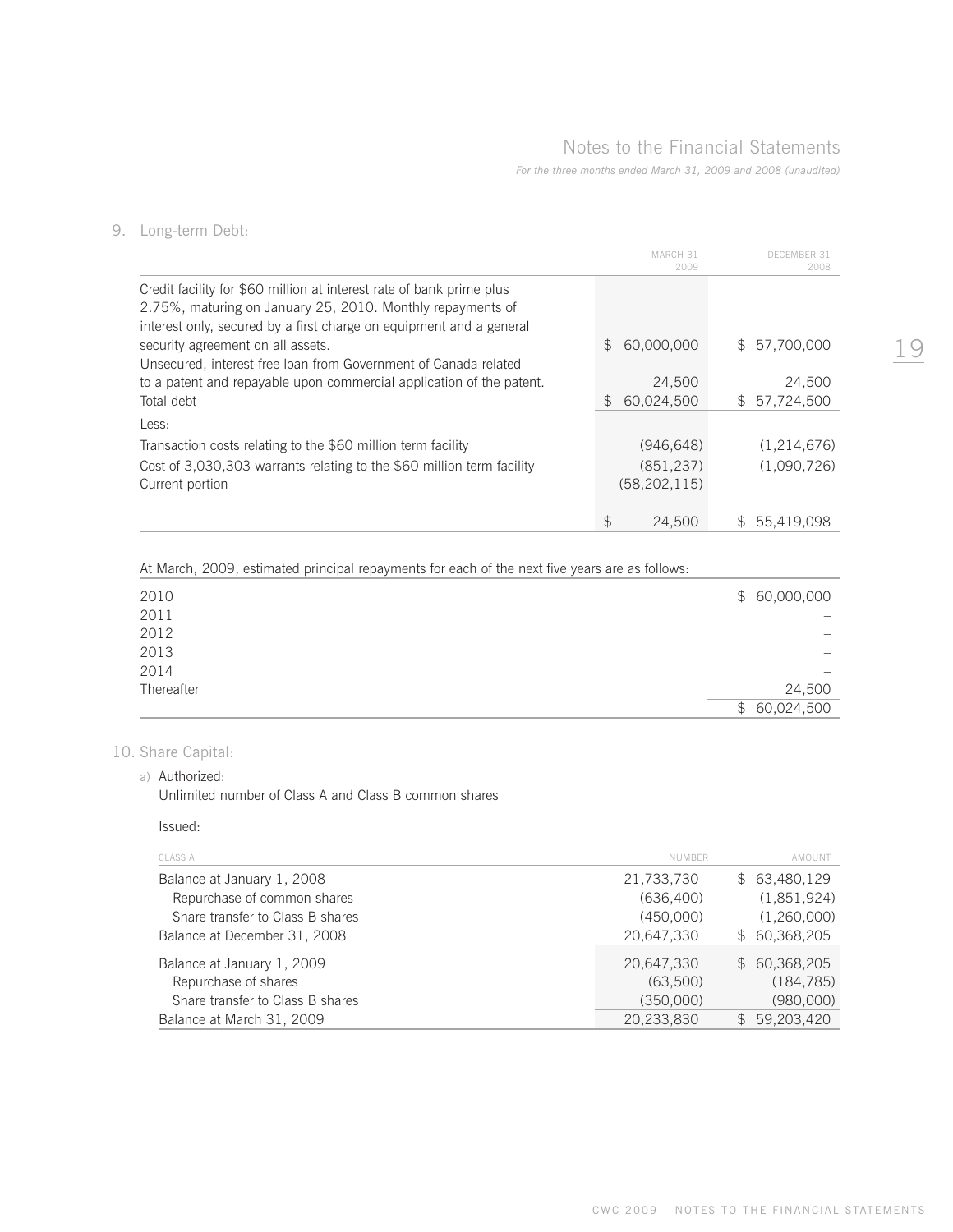10. Share Capital (continued):

| <b>CLASS B</b>                              | <b>NUMBER</b> | AMOUNT                     |
|---------------------------------------------|---------------|----------------------------|
| Balance at January 1, 2008                  | 6,153,531     | 17,229,887<br>S.           |
| Share transfer to Class A shares            | 450,000       | 1,260,000                  |
| Balance at December 31, 2008                | 6,603,531     | 18,489,887<br>\$           |
| Balance at January 1, 2009                  | 6,603,531     | 18,489,887<br>S.           |
| Share transfer from Class A shares          | 350,000       | 980,000                    |
| Balance at December March 31, 2009          | 6,953,531     | 19,469,887<br>$\mathbb{S}$ |
| Total Share Capital as at March 31, 2009    | 27,187,361    | 78,673,307<br>S.           |
| Total Share Capital as at December 31, 2008 | 27,250,861    | 78,858,092                 |

 In August 2007, the Company began repurchasing Class A shares under a Normal Course Issuer Bid ("NCIB") program. On September 1, 2008, the Normal Course Issuer Bid program was renewed, permitting the Company to purchase up to a maximum of 1,073,187 Class A shares on the open market. From January 1, 2009 to March 31, 2009, 63,500 Class A shares were repurchased at an average price (including commissions) of \$0.46 per share under the renewed NCIB. At March 31, 2009, 63,500 of the Class A shares had been returned to treasury and cancelled.

b) Basic and diluted income loss per share:

| THREE MONTHS ENDED MARCH 31 |               | 2009          |                     |           | 2008          |                     |
|-----------------------------|---------------|---------------|---------------------|-----------|---------------|---------------------|
|                             | NET LOSS      | <b>SHARFS</b> | PFR SHARF<br>AMOUNT | NFT LOSS  | <b>SHARFS</b> | PER SHARE<br>AMOUNT |
| Basic and diluted income    |               |               |                     |           |               |                     |
| (loss) per share            | (\$1,239,743) | 27.204.017    | (\$0.05)            | 1.748.332 | 27.874.956    | \$0.06              |
| Securities excluded from    |               |               |                     |           |               |                     |
| diluted income (loss) per   |               |               |                     |           |               |                     |
| share as the effect would   |               |               |                     |           |               |                     |
| be anti-dilutive            |               | 5,877,928     |                     |           | 5,285,428     |                     |

 At March 31, 2009, 63,500 shares had been repurchased through the TSX Venture Exchange and 350,000 have been converted from Class A to Class B leaving the Company with 20,233,830 Class A shares available for trading and 6,953,531 Class B shares.

#### 11. Commitments and Contingencies:

 As at March 31, 2009, the Company is committed for an estimated \$6.7 million upon completion and delivery of equipment in various stages of construction that was originally anticipated to arrive prior to the end of the first quarter. Further manufacturing delays and the current economic downturn resulted in the Company delaying the delivery of the final two units until the third quarter. As a result of this delay, \$3.3 million of the remaining \$4.6 million that would have otherwise been due in the first quarter is now due in the third quarter of 2009.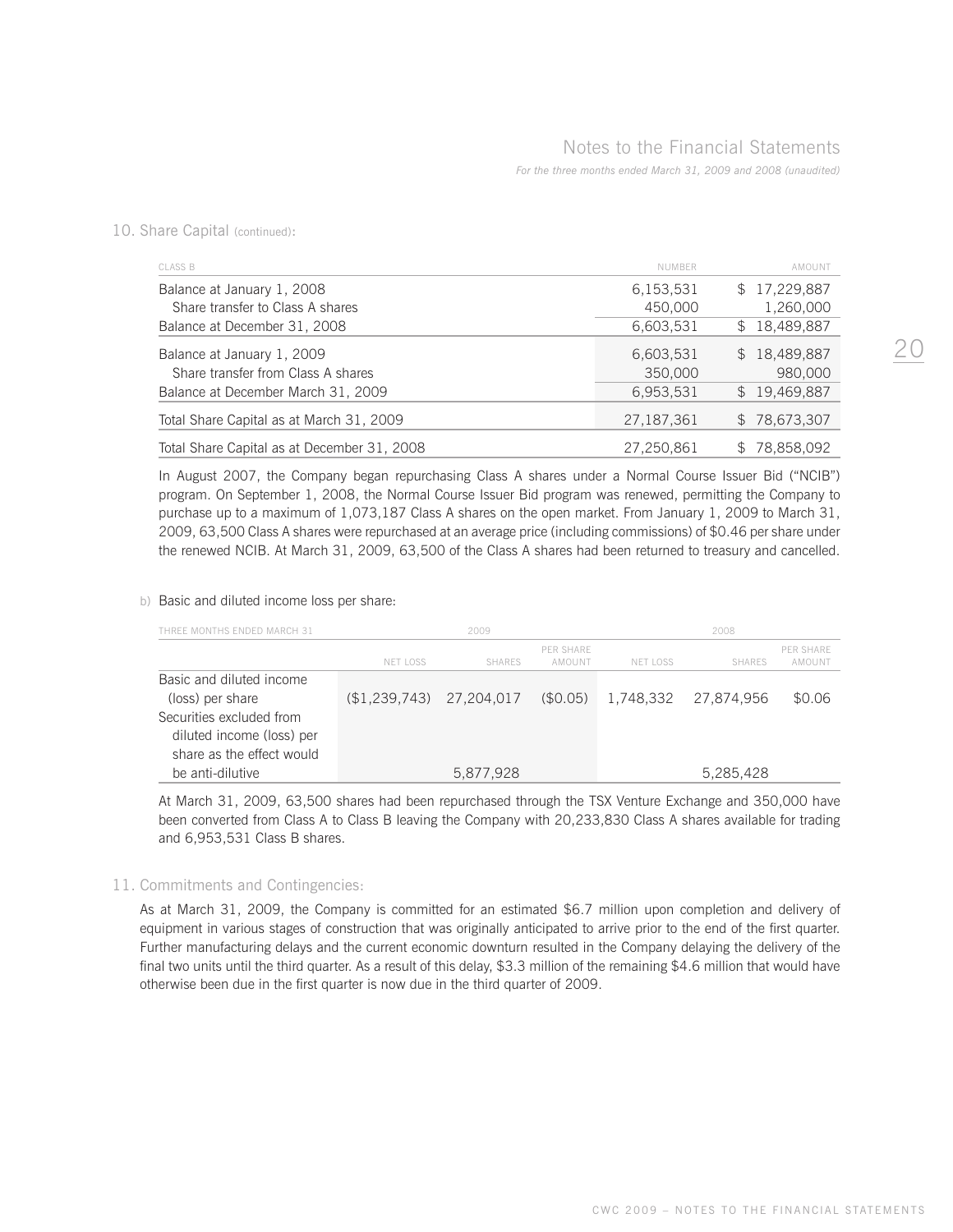#### 12. Capital Management:

 The Company's strategy is to maintain a level of capital for operations and to sustain future growth of the business. The Company strives to maintain a balance between debt and equity to ensure the continued access to capital markets to fund growth and ensure long-term viability. The Company monitors its capital balance through regular evaluation of the debt to equity ratio. The components of capital as well as the debt to equity ratio as of March 31, 2009 and December 31, 2008 are shown in the table below.

|                          | MARCH 31, 2009 | DECEMBER 31, 2008 |
|--------------------------|----------------|-------------------|
| Debt                     | \$60,298,124   | \$55,419,098      |
| Shareholders' equity     | 77,864,744     | 78,878,722        |
| Long-term debt to equity | O 77           | 0.70              |

 The Company is subject to financial covenants in the debt financing agreements related to both the operating line of credit and term debt. The current ratio and debt service coverage ratio are two financial metrics that provide indicators as to whether the Company is in compliance with its financial covenants. The Company is in violation of certain covenants as March 31, 2009 and has obtained waivers from its lenders.

#### 13. Financial Instruments:

 The Company has designated its financial instruments as follows: cash is classified as held-for-trading, which is measured at fair value; accounts receivable are classified as loans and receivables, which are measured at amortized cost; accounts payable and accrued liabilities and short-term and long-term debt are classified as other financial liabilities, which are also measured at amortized cost. The fair value of these instruments approximates their carrying amount due to their short-term nature. The fair value of long-term debt approximates its carrying value, as stated interest rates reflect current borrowing rates available to the Company.

The Company has exposure to credit, liquidity and market risk as follows:

a) Credit risk:

 The Company's policy is to enter into agreements with customers that are well-established and well-financed within the oil and gas industry to reduce credit risk. There is always a risk relating to the financial stability of customers and their ability to pay. Management will continue to periodically assess the credit worthiness of all its customers and views the credit risk on its accounts receivable as normal for its industry.

 During the period ended March 31, 2009, in the opinion of management, decreased liquidity left three customers with potentially insufficient funds to settle obligations. As a result, bad debt expense of \$145,937 was provided for in the three months ended March 31, 2009.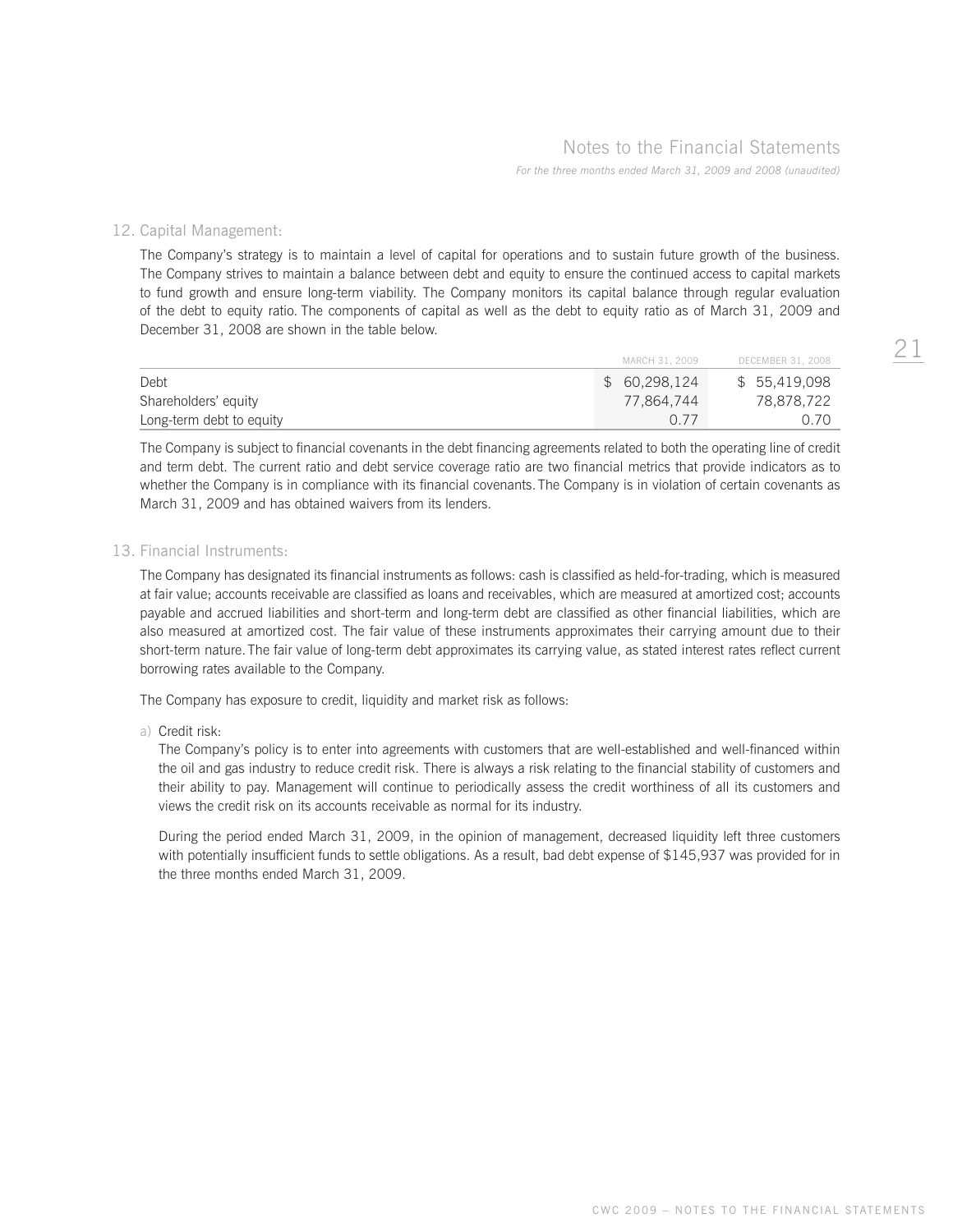#### 13. Financial instruments (continued):

#### c) Liquidity risk:

 Liquidity risk relates to the risk that the Company will encounter difficulty in meeting its financial obligations. The credit facilities available consist of a term facility to a maximum of \$60 million maturing on January 25, 2010 and a short-term operating line of credit to a maximum of \$15 million. Term facilities are used to fund capital acquisitions and the short-term line of credit is used to settle current obligations such as accounts payable. As a result of the long term debt facility expiring in January 2010, the Company must refinance this facility through a replacement facility, an issuance of equity or a combination of the two, as the projected cash flow in 2009 will not be sufficient to repay the facility. The Company may be exposed to liquidity risk if it is unable to collect its trade accounts receivable balances in a timely manner, which could in turn impact the Company's long-term ability to meet commitments under its current facilities. In order to manage this liquidity risk, the Company actively monitors all accounts receivable to maintain accounts outstanding over 60 days to less than 25 percent of the total balance. As at March 31, 2009, the balance of trade accounts receivable in excess of 90 days was \$1,057,187, representing approximately seven (7) percent of the trade accounts receivable balance, of this amount \$522,679 has been provided for as an allowance for bad debts. A structure is maintained that focuses on growth of the Company while ensuring viability for stakeholders. Finally, in an effort to combat the seasonality of the oilfield business and reduce long-term liquidity risk exposure, the Company regularly reviews its cash availability and whenever the conditions permit, the excess cash is applied to the debt outstanding.

#### d) Market risk:

Market risk is comprised of foreign currency risk and interest rate risk.

i.Foreign currency risk:

 Foreign currency risk arises from the fluctuations in foreign exchange rates and the degree of volatility of these rates relative to the Canadian dollar. The Company is not significantly exposed to foreign currency risk.

ii.Interest rate risk:

 The Company is exposed to sudden increases in interest rate changes as all debt facilities are on a variable rate above prime. Although this did benefit the Company through 2008 and through the first quarter of 2009, there is a risk that prime rate could increase over time. The Company will address this risk further with the upcoming refinancing of the long term facility which expires in January 2010. For the three months ended March 31, 2009, a one percent change in the prime lending rate would have impacted net income by \$147,368.

#### 14. Segmented Information:

 The Company operates in two primary segments within the service industry in Western Canada: well servicing and other oilfield services. The well servicing segment provides well services through the use of service rigs and coil tubing units. The other oilfield services segment provides snubbing, nitrogen, production testing and equipment rentals, primarily providing support services to the well service business.

 The Company evaluates performance on net income before taxes. Inter-segment sales are recorded at current market prices and eliminated upon consolidation.

 The reportable segments are distinct operations as they offer complementary services to the well service business. Once a service rig is on site, the other services are typically onsite at various times supporting the rig activity. However, these services can be sold independently of the well servicing. They are managed separately as the businesses were acquired as a unit and the Company has retained the management of each acquired company.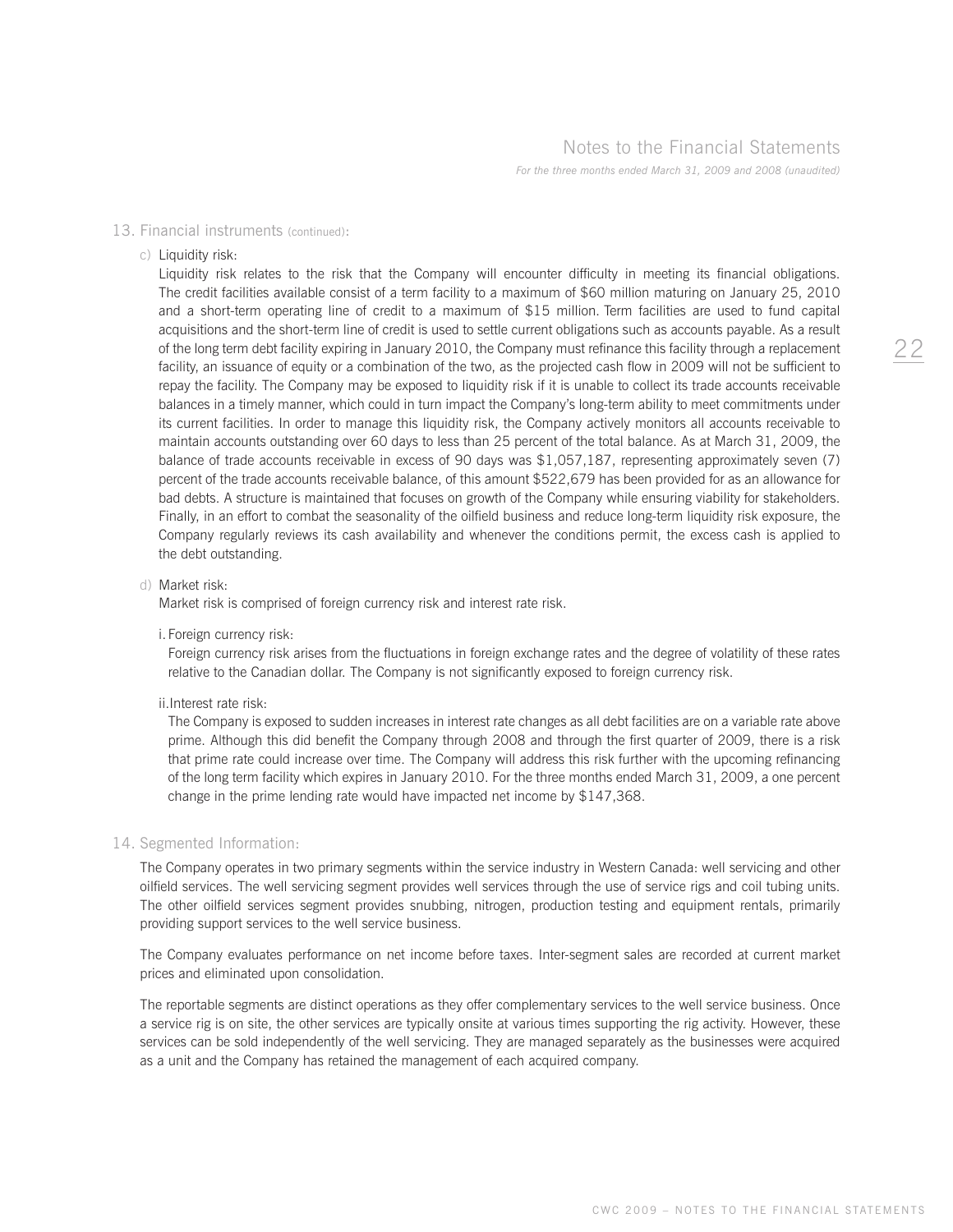| The amounts related to each industry segment are as follows: |  |
|--------------------------------------------------------------|--|
|--------------------------------------------------------------|--|

| THREE MONTHS ENDED MARCH 31, 2009        | WFI I<br><b>SERVICING</b> | OTHER OILEIELD<br><b>SERVICES</b> | CORPORATE   | TOTAL         |
|------------------------------------------|---------------------------|-----------------------------------|-------------|---------------|
| Revenue                                  | 12,978,688                | 6,057,926                         |             | 19,036,614    |
| Interest expense                         |                           |                                   | 1,364,496   | 1,364,496     |
| Depreciation and amortization            | 1,952,896                 | 605,120                           | 240,939     | 2,798,955     |
| Net income (loss) before taxes           | 1,031,143                 | 557,018                           | (3,013,904) | (1,425,743)   |
| Income taxes                             |                           |                                   | (186,000)   | (186,000)     |
| Net income (loss) and comprehensive loss | 1,031,143                 | 557,018                           | (2,827,904) | (1, 239, 743) |
| Property, plant and equipment            | 100,933,976               | 21,095,900                        | 823,192     | 122,853,068   |
| Intangibles                              |                           | 3,817,072                         |             | 3,817,072     |
| Capital expenditures                     | 6,501,467                 | 316,682                           | 111,280     | 6,929,429     |
| THREE MONTHS ENDED MARCH 31, 2008        | WFI I<br><b>SERVICING</b> | OTHER OILEIFLD<br><b>SERVICES</b> | CORPORATE   | TOTAL         |
| Revenue                                  | 17,206,513                | 7,378,824                         |             | 24,585,337    |
| Interest expense                         |                           |                                   | 1,323,355   | 1,323,355     |
| Depreciation and amortization            | 2,689,917                 | 758,988                           | 44,260      | 3,493,165     |
| Net income (loss) before taxes           | 2,752,040                 | 1,626,522                         | (2,315,730) | 2,062,832     |
| Income taxes                             |                           |                                   | 314,500     | 314,500       |
| Net income (loss) and comprehensive loss | 2,752,040                 | 1,626,522                         | (2,630,230) | 1,748,332     |
| Property, plant and equipment            | 89,251,154                | 20,644,808                        | 802,109     | 110,698,071   |
| Intangibles                              |                           | 4,420,048                         |             | 4,420,048     |
| Capital expenditures                     | 15,453,310                | 26,390                            | 62,888      | 15,542,588    |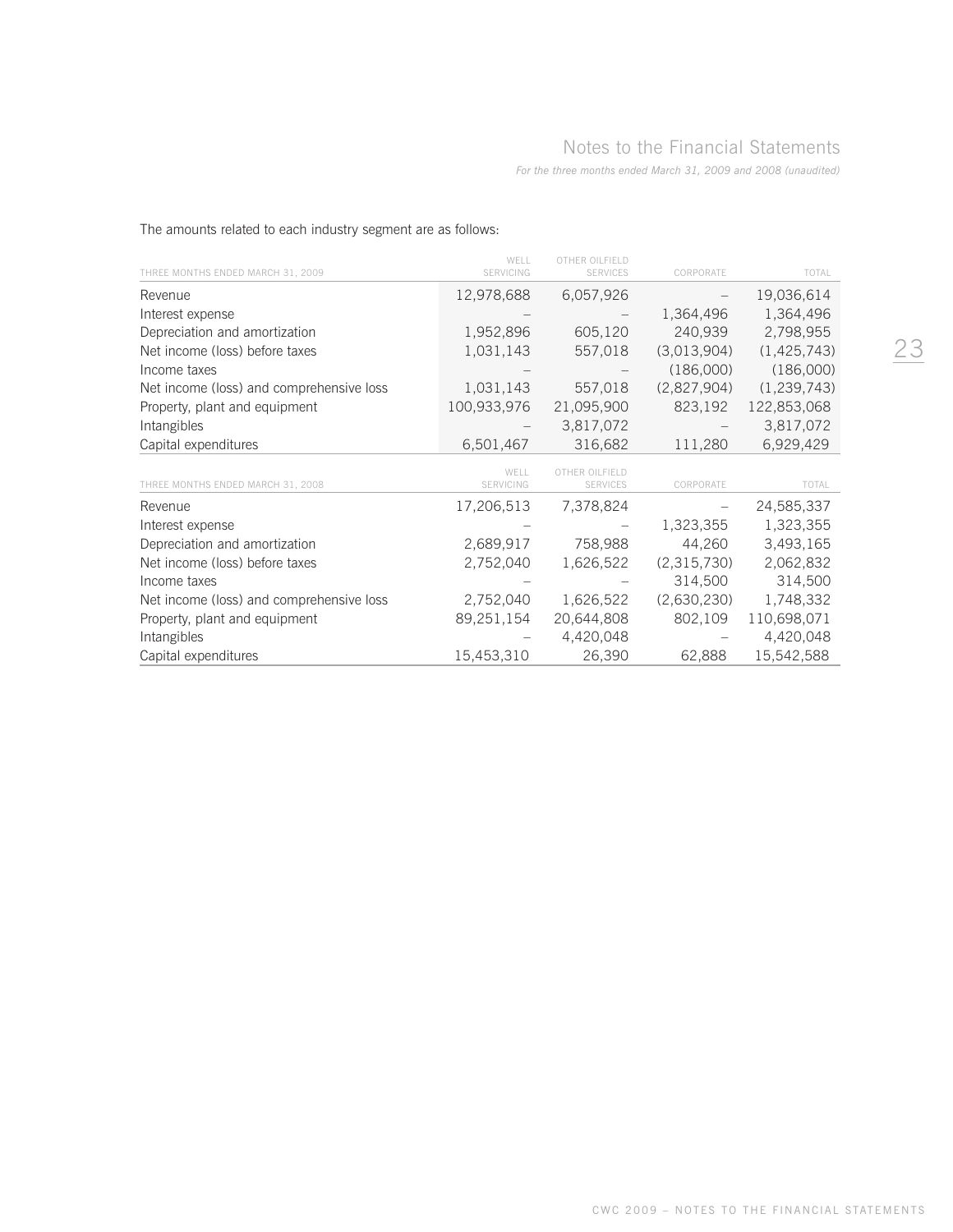#### DIRECTORS

Robert A. Anderson<sup>(2)</sup> Gary L. Bentham<sup>(1)</sup> N. Leon Layden

#### **OFFICERS**

Stock Exchange Listing **TSX Venture Exchange** 

Auditors KPMG LLP (Calgary, Alberta)

Legal Advisors Burstall Winger LLP (Calgary, Alberta)

Registrar and Transfer Agent Olympia Trust Company (Calgary, Alberta)

#### CORPORATE OFFICE

Bow Valley Square III F: 1.403.264.2842

#### HEAD OFFICE

Red Deer, Alberta T4P 3R7 T: 1.877.341.3933 F: 1.403.341.3188

### OTHER LOCATIONS

Brooks 120 Pond Street Brooks, Alberta T1R 1B8 T: 403.362.2800

Grande Prairie 8401 113th Street T: 780.753.6200

Provost Box 1360, 3803 – 52nd Avenue Provost, Alberta T0B 3S0

Technical Services Centre #5, 7957 Edgar Industrial Way T: 403.309.0843

**Whitecourt** 3330 – 33 Street T: 780.778.2677